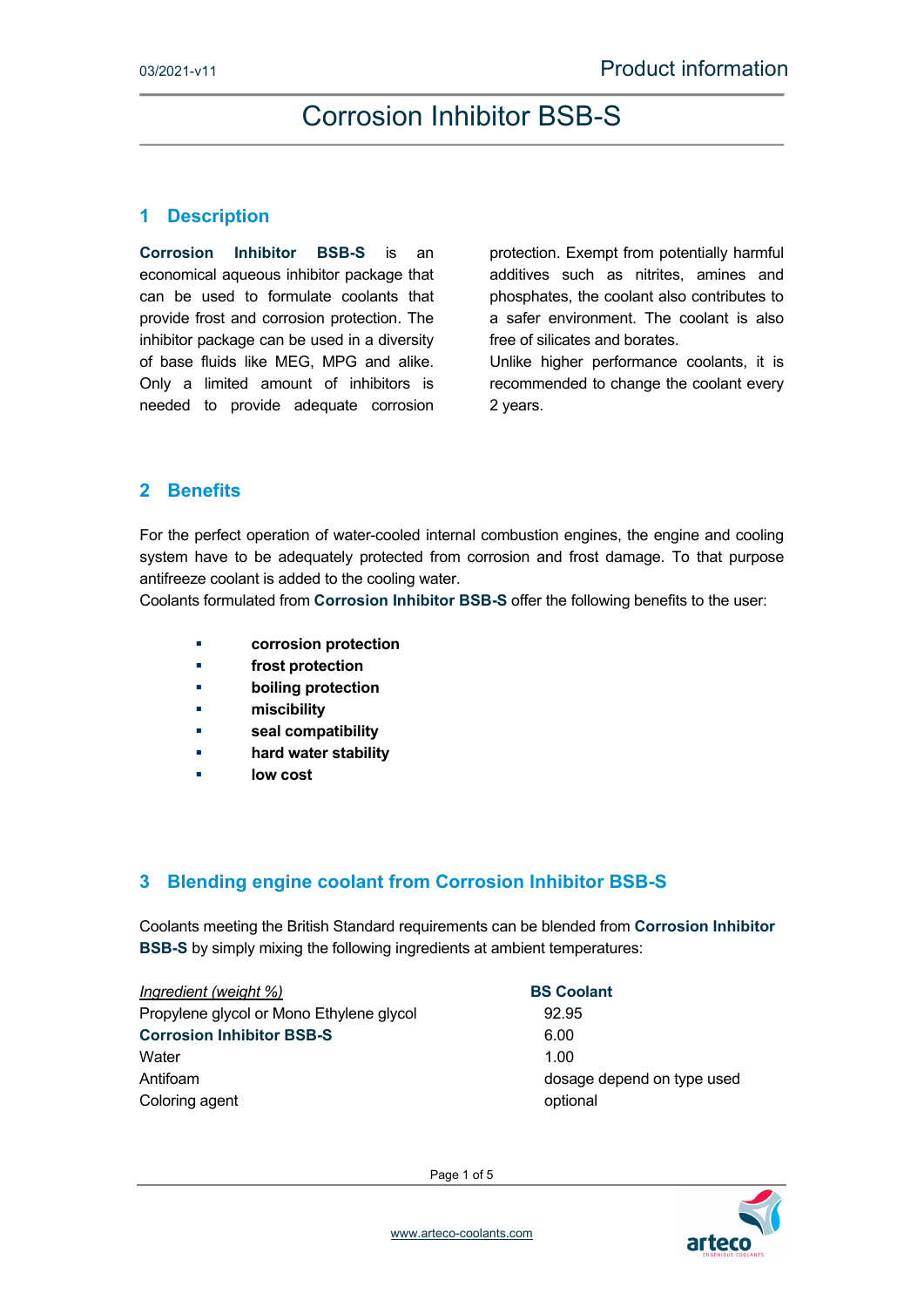#### **4 Application**

**Corrosion Inhibitor BSB-S** mixed at 6 % wt in propylene glycol or monoethylene glycol provides year-round frost and corrosion protection.

It is recommended to use at least 33 vol. % of the antifreeze in the final coolant solution. This provides frost protection to

-20°C. Concentrations higher than 70 vol % are not recommended; maximum frost protection (about -69°C) is obtained at a concentration of 68 vol %.

If no freezing protection is required, BSB-S can also be used in water at a dosage of 3 wt %.

#### **5 Standards**

MEG and MPG coolants made from **Corrosion Inhibitor BSB-S** and blended according to the formulation mentioned in point 3, are conformable to British Standard BS 6580: 1992 and BS 6580:2010\*

*\* For product containing 25% or more 1,2 ethane diol (MEG) which is supplied as packaged goods intended for retail to the general public, BS 6580:2010 requires the addition of minimum 25 ppm of denatonium benzoate (bitterant), or the package has to be fitted with a childproof closure.* 

#### **6 Availability**

**Corrosion Inhibitor BSB-S** is available in bulk and 1000 L containers.

#### **7 Storage requirements & Product handling**

The product should be stored above -5°C and preferably at ambient temperatures. Periods of exposure to temperatures above 35°C should be minimized. As with any antifreeze coolant, the use of galvanized steel is not recommended for pipes or any other part of the storage/mixing installation.

**Corrosion Inhibitor BSB-S** can be stored for minimum 2 years in unopened containers without any effect on the product quality or performance. It is strongly advised not to expose the coolant in translucent packages to direct sunlight because this can degrade the colour dyes present in the coolant, and result in fading of the colour or discoloration over time. This reaction can be accelerated if coupled with high ambient temperatures. It is therefore advisable to store coolant filled in translucent packages indoors to avoid this issue.

At higher temperatures and in open containers considerable amounts of water can evaporate and this may result in solidification of the product, without negative effect on the product.

Page 2 of 5

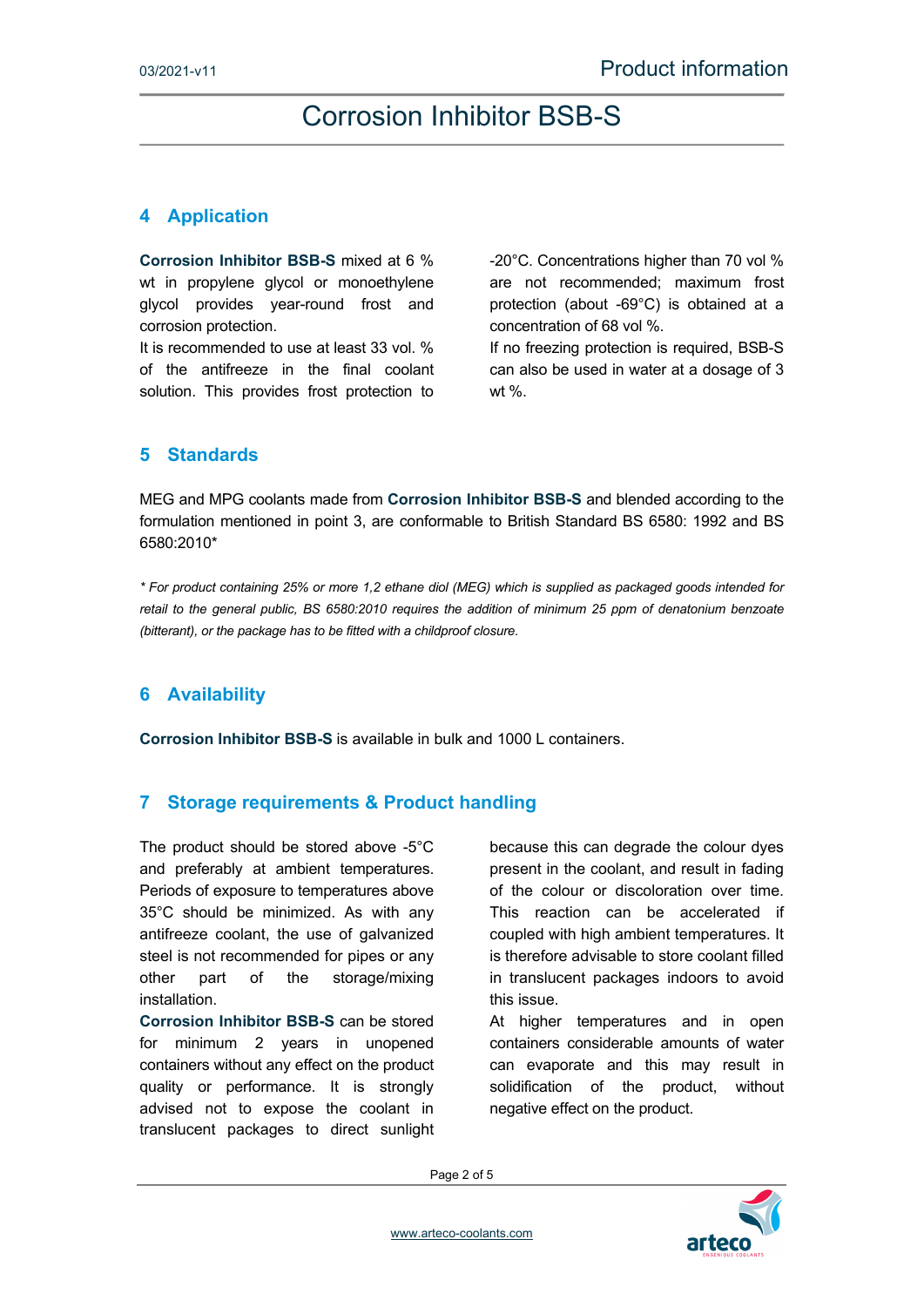Because of the super concentrated character of **Corrosion Inhibitor BSB-S**, the product contains an antifoam agent to limit the foaming during pumping, drum filling and blending. This antifoam may separate in time because of the super concentrated nature of the product; however this has no adverse effect on the

product nor on the final coolant solution or antifreeze. However, this antifoam is not intended to pass foaming specifications of BS6580:1992 resp. 2010 on the finished coolant. If this is required, a specific antifoam agent should be selected and blended into the final antifreeze.

#### **8 Toxicity & safety**

For Toxicity and Safety Data we refer to the Material Safety Data Sheet. The information and advice given should be observed and due attention should be given to the precautions necessary for handling chemicals. This product should not be used to protect the inside of drinking water systems against freezing. The transport is not regulated.

*All information contained in this Product Information Leaflet, including but not limited to text or graphic material, is the property of Arteco NV, and is accurate to the best of our knowledge at the date of issue specified. It supersedes all previous editions and information contained in them. Information is subject to change without notice. Any textual or graphic material you copy, print, or download from this document site is licensed to you for your personal, noncommercial use only, provided that you do not change or delete any copyright, trademark or other proprietary notices. Any other use, including but not limited to the reproduction, distribution, display or transmission of the content of this document is strictly prohibited, unless authorized by Arteco NV in writing* 



Page 3 of 5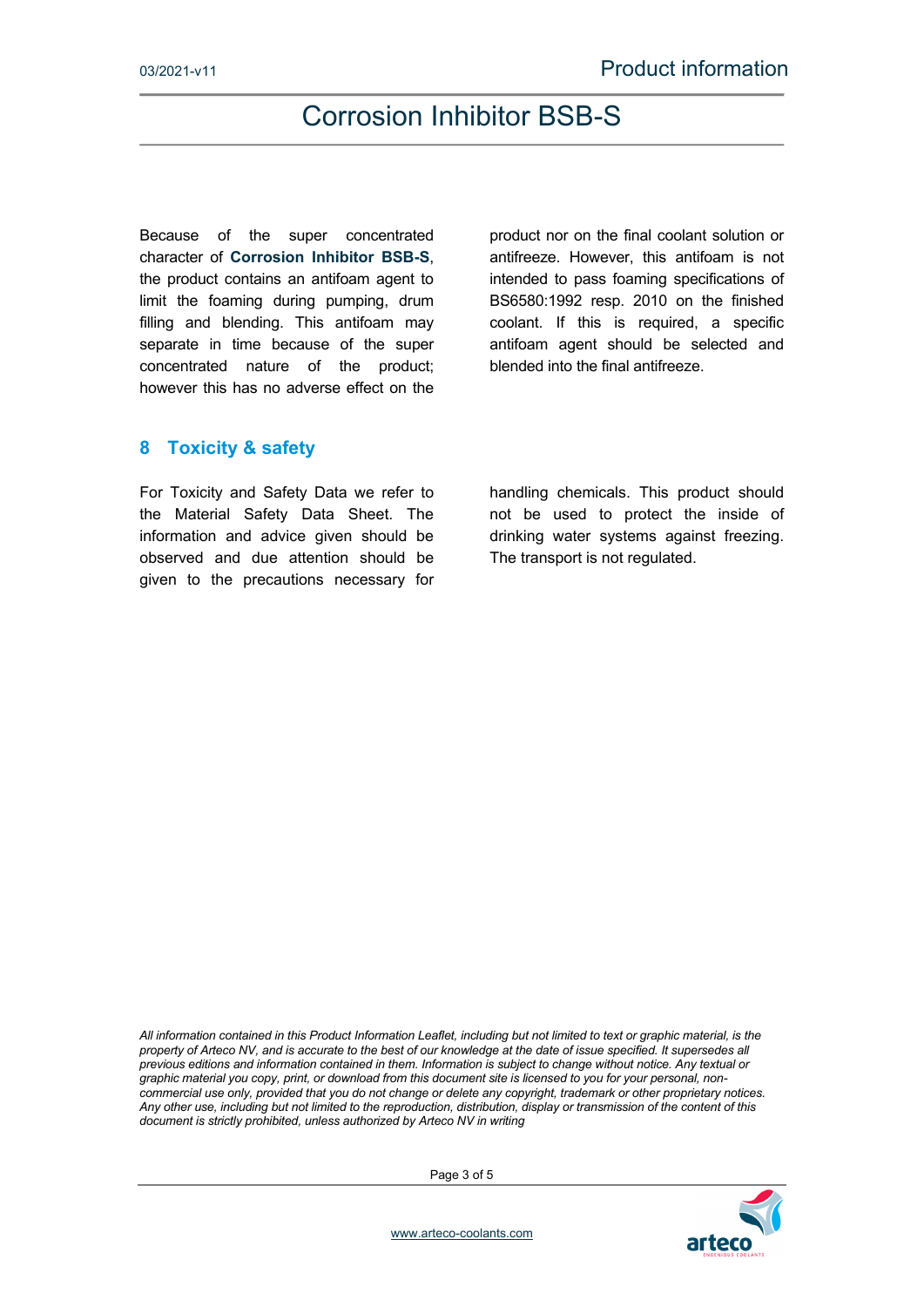# Addendum - Technical Information

|                                                | <b>BSB-S</b>                     |                                  |                                  | method      |  |
|------------------------------------------------|----------------------------------|----------------------------------|----------------------------------|-------------|--|
| inhibitor content                              |                                  | 42 % w/w                         |                                  |             |  |
| water content                                  | 58 % w/w                         |                                  |                                  | ASTM D1123  |  |
| nitrite, amine, phosphate,<br>borate, silicate |                                  |                                  |                                  |             |  |
| colour                                         | uncoloured                       |                                  |                                  |             |  |
| density, 20°C (kg/l)                           | $1.050 - 1.080$<br>ASTM D5931    |                                  |                                  |             |  |
| рH                                             | 10.0 typ.                        |                                  |                                  | ASTM D1287  |  |
|                                                | 6 % BSB-S<br>in MPG <sup>2</sup> | 6 % BSB-S<br>in MEG <sup>2</sup> | limit                            | method      |  |
| pH (33 vol%)                                   | 8.7 typ.                         | 8.5 typ.                         |                                  | BS 5117:1.1 |  |
| reserve alkalinity (pH 5.5)                    |                                  | 3.2 typ.                         |                                  | BS 5117:1.1 |  |
| boiling point                                  |                                  | 177 $\degree$ C typ.             | $\geq 150^{\circ}$ C             | BS 5117:1.2 |  |
| freezing point                                 |                                  | -36°C typ.                       | ≤ -33 $^{\circ}$ C at 50<br>vol% | BS 5117:1.3 |  |
| hard water stability                           | clear solution<br>no deposits    | clear solution<br>no deposits    | $\leq 0.5$ ml                    | BS 5117:1.5 |  |



www.arteco-coolants.com